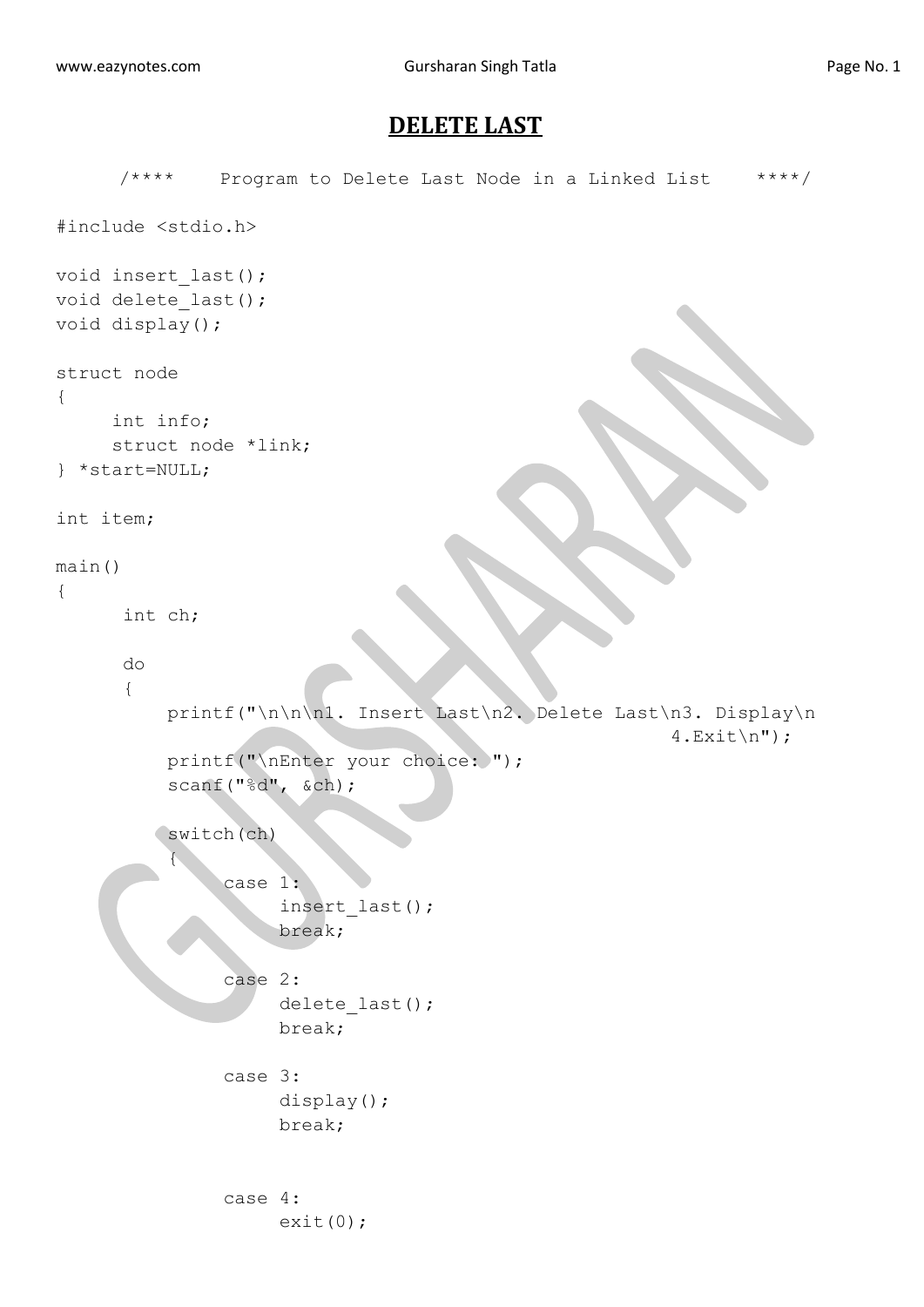```
 default:
                    printf("\n\nInvalid choice: Please try again.\n");
 }
       } while (1);
} 
void insert_last()
{
     struct node *ptr;
     printf("\n\nEnter item: ");
     scanf("%d", &item);
     if(start == NULL){
          start = (struct node *)malloc(sizeof(struct node));
          start->info = item;
          start->link = NULL;
     }
     else
     {
          ptr = start;
           while (ptr->link != NULL)
                ptr = ptr->link; ptr->link = (struct node *)malloc(sizeof(struct node));
           ptr = ptr->link;
          ptr->info = item;
          ptr->link = NULL;}
     printf("\nItem inserted: %d\n", item);
}
void delete_last()
{
      struct node *ptr, *prev;
     if (s\tan t == NULL) printf("\n\nLinked list is empty.\n");
      else
      {
           ptr = start;
           prev = start;
```